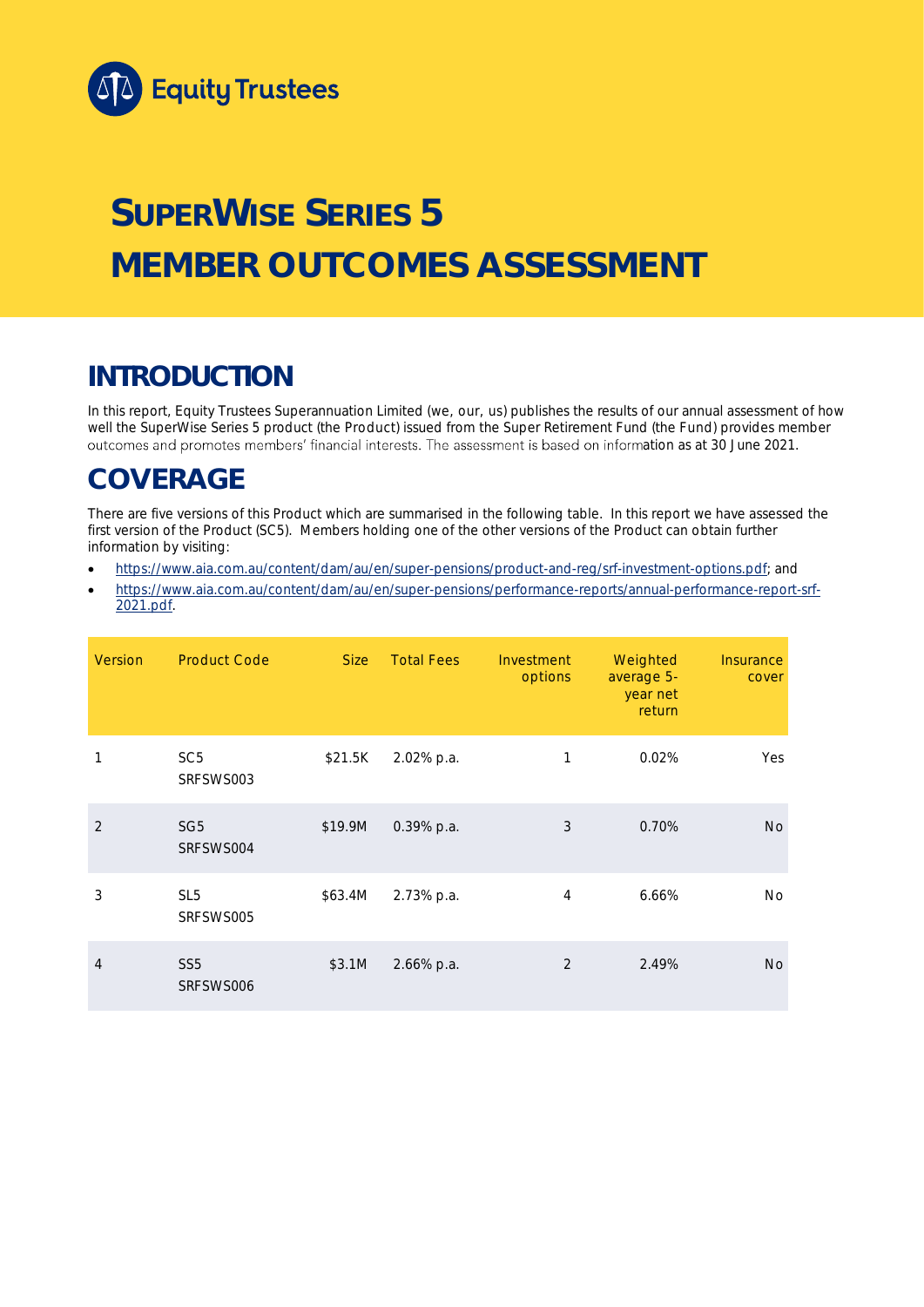

## **METHODOLOGY AND STRUCTURE**

In conducting this assessment, we compared the Product to other choice superannuation products included in statistical data published by the Australian Prudential Regulation Authority (Comparable Products) using the criteria in Part 6 of the *Superannuation Industry (Supervision) Act 1993* and Prudential Standard SPS 515 *Strategic Planning and Member Outcomes*.

This report includes:

- our overall assessment of whether the Product provides optimal member outcomes and promotes their financial interests;
- a dashboard that depicts our assessment of the Product's market-relative performance for each outcome we aim to provide members;
- a table summarising the key metrics that we relied on when making this assessment; and
- our commentary on this performance that includes action items to improve suboptimal performance.

For each member outcome, the dashboard presents the relevant segment of market performance. The width of each segment is based on the range of market performance for each outcome and is specific to each outcome. The positioning of the black performance indicator bar against the colour coding is our assessment of how well the outcome has been delivered. The assessment of each member outcome is based on several equally-weighted metrics. Accordingly, if one metric is outside our tolerance level it doesn't automatically mean the entire member outcome is outside our tolerance level.

*Example dashboard for illustrative purposes only*



The target is generally the average position of the Comparable Products while the tolerance level is the trigger for us to consider any necessary actions to improve member outcomes.

Please visit our [website](https://www.eqt.com.au/superannuation) to view a short video that provides more information about the operation of the dashboard.

## **OVERALL ASSESSMENT**

Having carefully considered the comparisons of the Product with Comparable Products set out in this report, including the dashboards, metrics, commentary, and other relevant information available to us at the time of writing, we have concluded that as a result of the following factors the Product is promoting members' financial interests:

- 1. the fees and costs that affect the return to members are not appropriate having regard to their financial interests;
- 2. the net returns for the Product (i.e. returns after deducting all fees, costs and taxes) are consistent with market rates;
- 3. the level of investment risk for the Product is acceptable in relation to the net returns generated;
- 4. the investment strategy for the Product is appropriate;
- 5. the options, benefits and facilities offered in the Product are appropriate for members;
- 6. the insurance premium charged for the Product does not inappropriately erode members' account balances;
- 7. the insurance strategy for the Product is appropriate; and
- 8. the scale of the Product and the Fund does not disadvantage members.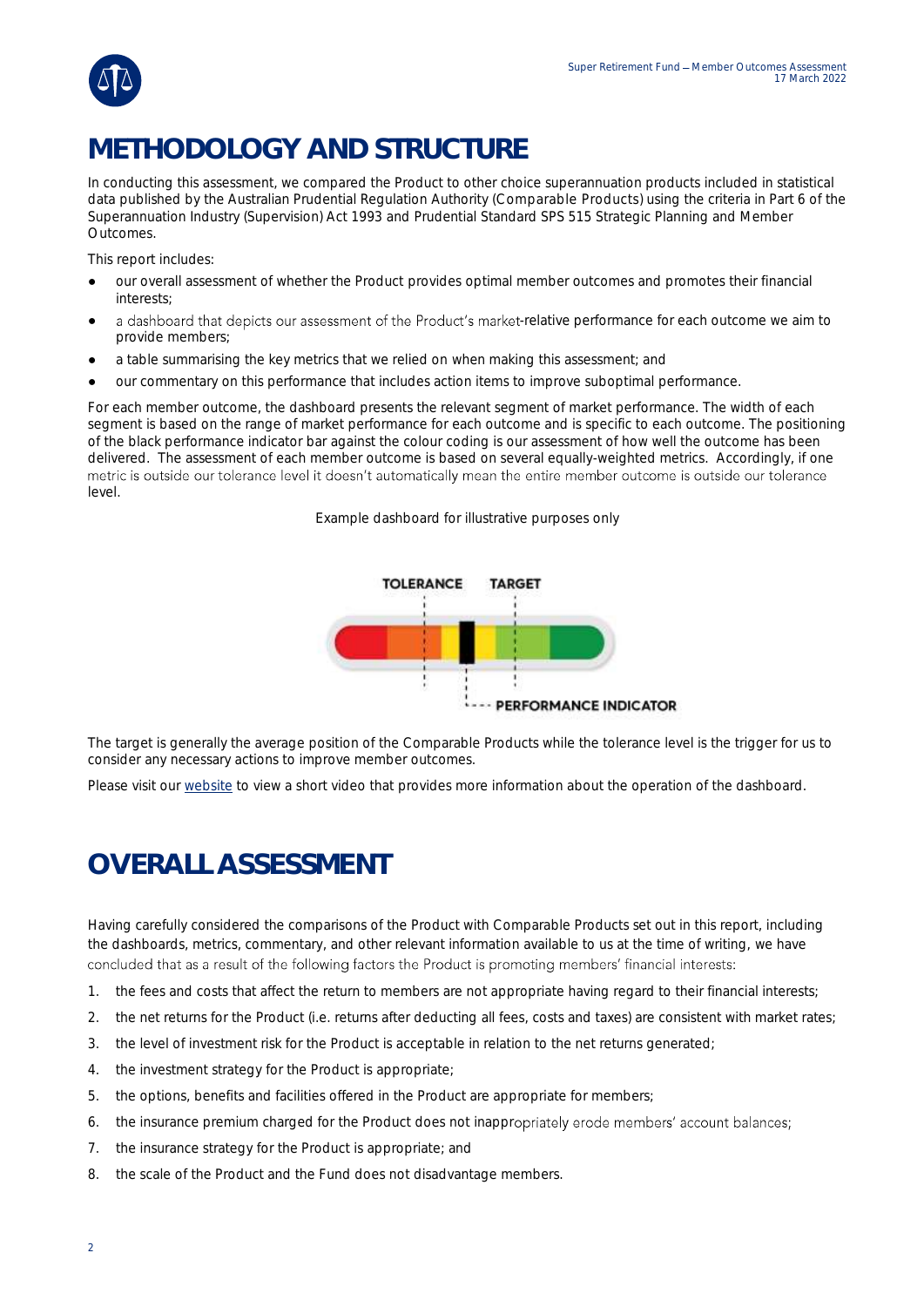

### **ACTION ITEMS**

To reduce fees and improve net returns:

- we have secured fee reductions for the Fund which will take effect by 30 June 2022;
- we will continue discussions with AIA to further reduce costs and bring the fees within our tolerance level; and
- fee reductions will be addressed in the Fund's Strategic Business Plan for the financial years 2023 2025.

### **DASHBOARD**

### **STRATEGIC CONTEXT**

Working together with the Fund's Promoter, AIA Australia (AIA), the Fund's purpose is to enhance retirement outcomes by providing products that allow members to accumulate retirement savings, receive retirement income and protect their assets.

To support this purpose, our goals for the Fund are to enhance members' retirement balances through reduced fees, provide members with confidence through reliable and clear delivery of regulatory compliance, satisfy members through engaging member service that assists them grow their account balances and grow member balances through competitive investment returns in line with stated objectives and targets.

The Product is a choice accumulation product.

### **INVESTMENT RISK AND RETURN**



Commentary

The performance indicator measures the average investment risk and return of all investment options in the Product over one, three, five and 10-year periods.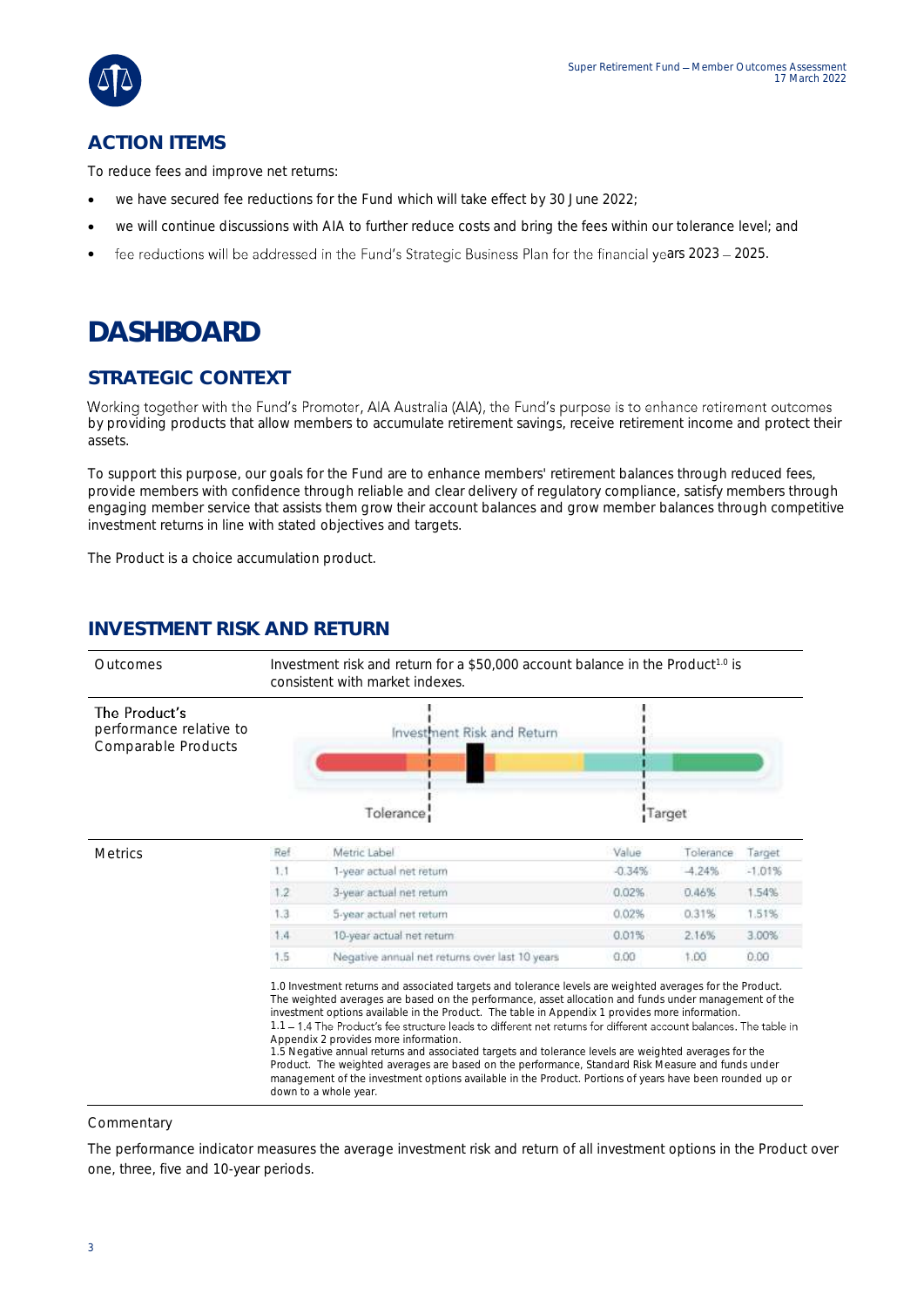

The performance indicator, which is based on an equal weighting of all the metrics in the above table, does not meet our target and is within our tolerance level.

Appendix 1 displays the returns for each investment option available in the Product and its weighted average returns over these periods.

This commentary focuses on the five-year weighted average return to 30 June 2021, and the weighted average number of negative annual returns for the 10 years to this date. When reading this commentary, it's important to bear in mind that past performance is not a reliable indicator of future performance.

Over the five years to 30 June 2021 fees and the Guaranteed Cash investment option and fees were significant detractors from performance. As the Capital Guaranteed investment option is a lower-risk / lower-return product, members may wish to consider:

- other superannuation arrangements that may provide a greater return over the long term; and
- seeking advice on alternative investment arrangements that may be more suitable.

As a result, we are not comfortable that the Product's weighted net returns are consistent with market rates and therefore do not advance members' financial interests. To reduce fees and improve net returns:

- we have secured fee reductions which will take effect by 30 June 2022;
- we will continue discussions with AIA to further reduce costs and bring the fees within our tolerance level; and
- fee reductions will be addressed in the Fund's Strategic Business Plan for the financial years 2023-25.

Investment risk, as measured by the weighted average number of negative annual returns for the Product over the 10 years to 30 June 2021 meets our target. No remedial action is required as a result of this assessment.

| Outcomes                                                        | Fees (gross of tax) for a \$50,000 account balance are consistent with market rates. <sup>3.0</sup> |                        |       |           |        |
|-----------------------------------------------------------------|-----------------------------------------------------------------------------------------------------|------------------------|-------|-----------|--------|
| The Product's<br>performance relative to<br>Comparable Products |                                                                                                     | Fees and Costs         |       |           |        |
|                                                                 |                                                                                                     | Tolerance <sup>1</sup> |       | Target    |        |
| <b>Metrics</b>                                                  | Ref                                                                                                 | Metric Label           | Value | Tolerance | Target |
|                                                                 | 3.1                                                                                                 | Administration fees    | 0.34% | 0.65%     | 0.40%  |
|                                                                 | 3.2                                                                                                 | Investment fees.       | 1.68% | 0.85%     | 0.60%  |
|                                                                 | 3.3                                                                                                 | Total fees             | 2.02% | 1.50%     | 1.00%  |

#### **FEES AND COSTS**

**Commentary** 

This table lists the Product's administration and investment fees. Other fees may be payable which are set out in the Product's disclosure documents.

The performance indicator measures administration and investment fees together against Comparable Products.

The performance indicator, which is outside our tolerance level is based on an equal weighting of each metric in the above table.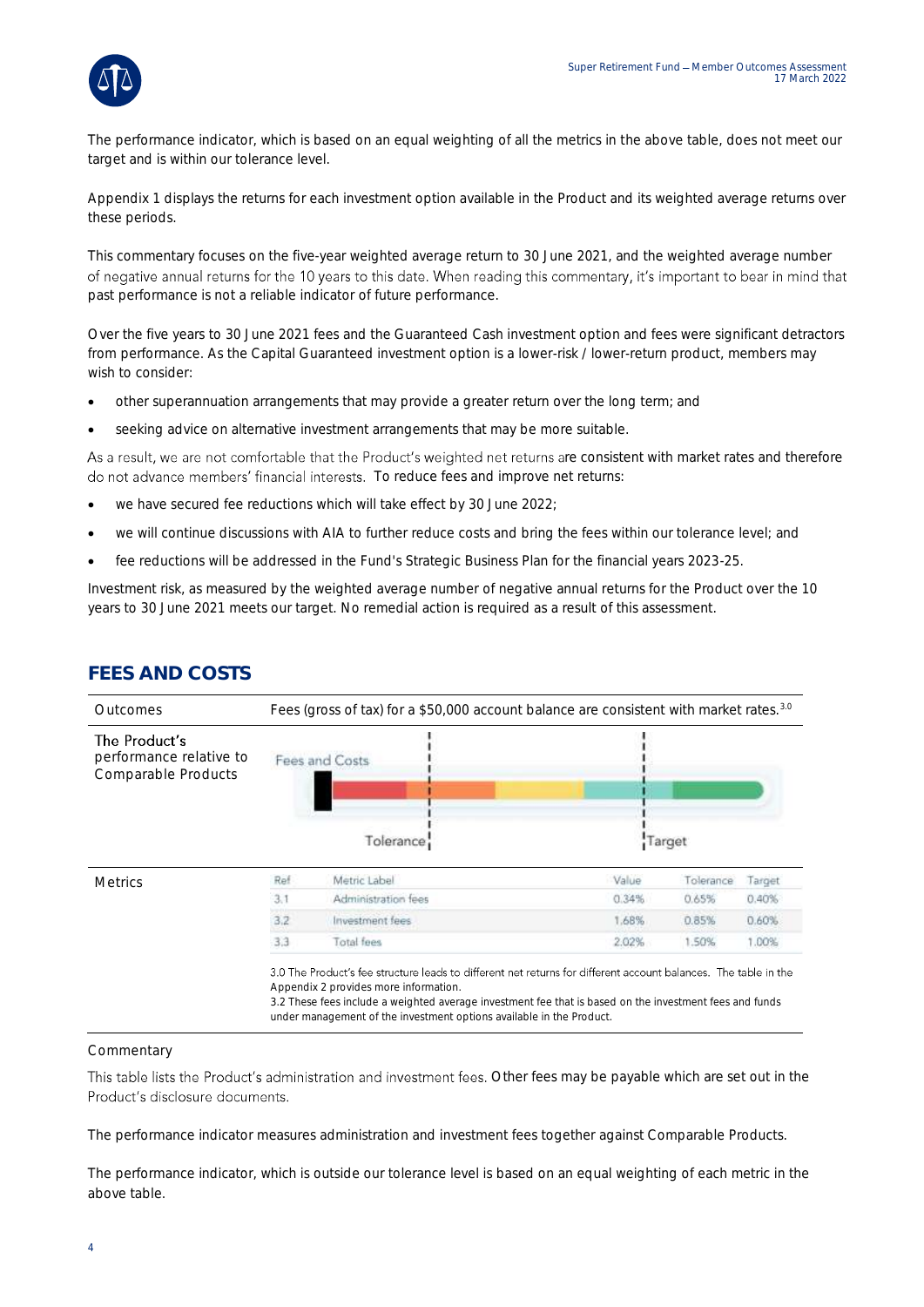

As a result, we are not comfortable that the current fees and costs are consistent with market rates and therefore, do not advance members' financial interests.

To reduce fees and improve net returns:

- we have secured fee reductions for the Fund which will take effect by 30 June 2022;
- we will continue discussions with AIA to further reduce costs and bring the fees within our tolerance level; and
- fee reductions will be addressed in the Fund's Strategic Business Plan for the financial years 2023-25.

### **INSURANCE CLAIM MANAGEMENT**



#### Commentary

The performance indicator measures the acceptance of insurance claims, the timeliness of claim decision-making and the quality of the claims process against Comparable Products.

The performance indicator, which is meets our target is based on an equal weighting of all the metrics in the above table.

The insured benefits in this Product are supported by retail life insurance policies. For this suite of policies, in the year ended 30 June 2021 the Fund's Insurer paid 46 death benefit claims.

As no claims were denied, no remedial action is required as a result of this assessment.

The average time to decision meets our target. No remedial action is required as a result of this assessment.

The number of insurance-related complaints that have been made to the Australian Financial Complaints Authority does not meet our target and is within our tolerance level. No remedial action is required as a result of this assessment.

As a result, we are comfortable that valid claims are accepted and paid in a timely manner.

All insurance cover is voluntary. We believe that the appropriate level of insurance cover is a balance between the amount of cover required (based on the maintenance of the member's, and their dependants', standard of living in the event of a claim) and the affordability of that cover for the member.

Members have the opportunity to seek personal financial advice if required, select their own level of insurance cover and cancel their cover if no longer required. Therefore:

- the insurance premiums charged for the Product do not inappropriately erode members' account balances; and
- the insurance strategy for the Product is appropriate.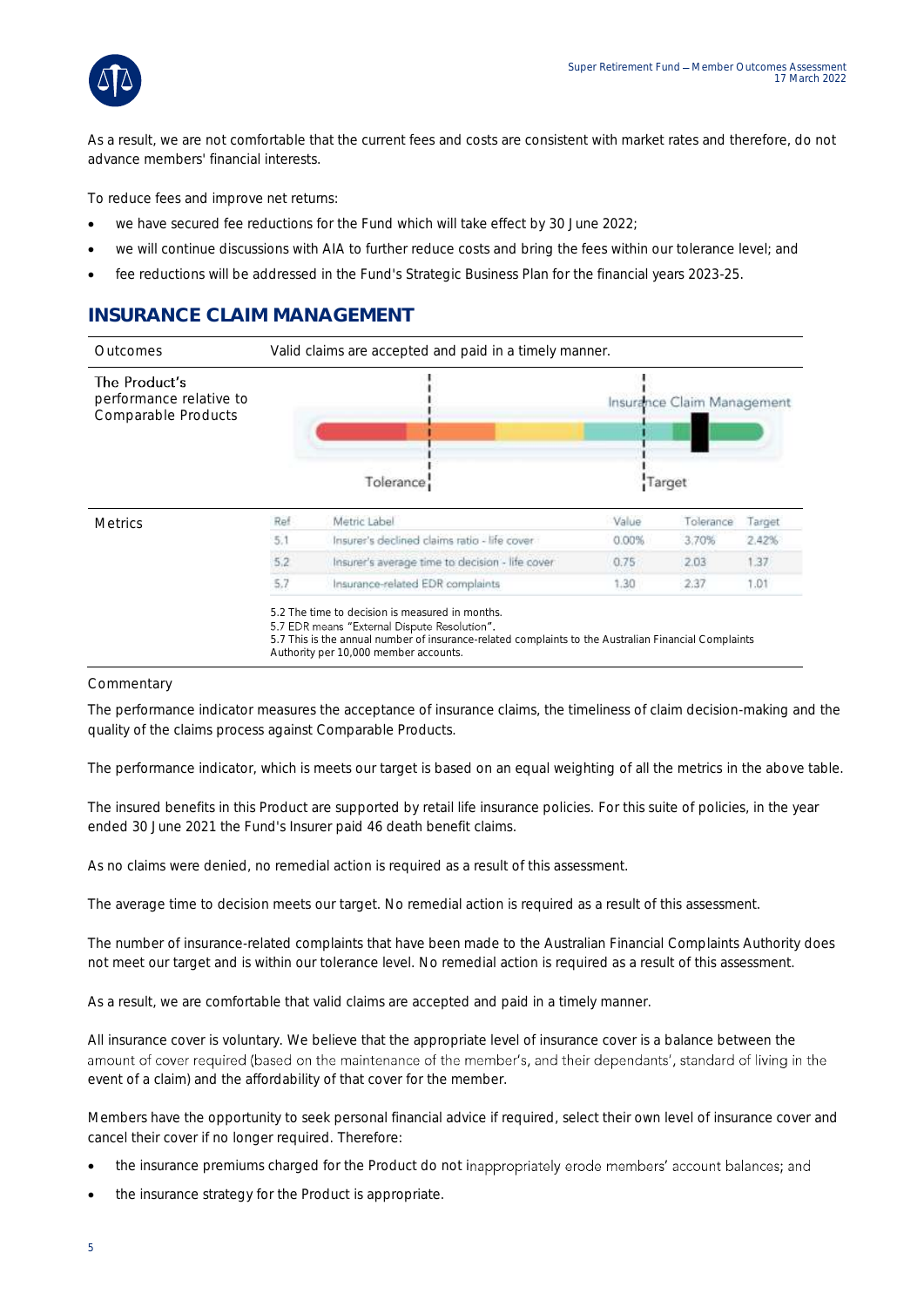

### **MEMBER SERVICES**

| Administration services satisfy member expectations.<br>Outcomes |     |                                                                                                                                                                                                                                                                                                                                                                        |                                          |           |        |  |
|------------------------------------------------------------------|-----|------------------------------------------------------------------------------------------------------------------------------------------------------------------------------------------------------------------------------------------------------------------------------------------------------------------------------------------------------------------------|------------------------------------------|-----------|--------|--|
| The Product's<br>performance relative to<br>Comparable Products  |     | Tolerance:                                                                                                                                                                                                                                                                                                                                                             | <b>Administration Services</b><br>Target |           |        |  |
| <b>Metrics</b>                                                   | Ref | Metric Label                                                                                                                                                                                                                                                                                                                                                           | Value                                    | Tolerance | Target |  |
|                                                                  | 7.1 | Administration-related EDR complaints                                                                                                                                                                                                                                                                                                                                  | 2.81                                     | 4.82      | 2.07   |  |
|                                                                  | 7.2 | Service Level Achievement                                                                                                                                                                                                                                                                                                                                              | 95.63%                                   | 90.00%    | 95.00% |  |
|                                                                  |     | 7.1 EDR means "External Dispute Resolution".<br>7.1 This is the annual number of administration-related complaints to the Australian Financial Complaints<br>Authority per 10,000 member accounts.<br>7.2 Service level achievement measures the portion of new member, contribution and benefit payment<br>transactions that were processed within our service level. |                                          |           |        |  |

#### Commentary

The performance indicator measures the delivery of administration services against our service levels.

The performance indicator, which does not meet our target and is within our tolerance level is based on an equal weighting of the above metrics.

Service level achievement (95.63%) meets our target. No remedial action is required as a result of this assessment.

The number of complaints about administration services that have been made to the Australian Financial Complaints Authority does not meet our target and is within our tolerance level. No remedial action is required as a result of this assessment.

As a result, we are comfortable that administration services satisfy member expectations because of the high rate of service level achievement and the number of administration related complaints is within tolerance level. Therefore, we consider the options, benefits and facilities offered in the Product are appropriate for members.

#### **SUSTAINABILITY**

| <b>Outcomes</b>                                                                     | The Product and Fund are sustainable and likely to deliver optimal outcomes in the<br>future. |                                  |           |           |               |  |
|-------------------------------------------------------------------------------------|-----------------------------------------------------------------------------------------------|----------------------------------|-----------|-----------|---------------|--|
| The sustainability of the<br>Product and Fund<br>relative to Comparable<br>Products |                                                                                               | Sustainability<br>Tolerance      | Target    |           |               |  |
| <b>Metrics</b>                                                                      | Ref                                                                                           | Metric Label                     | Value     | Tolerance | <b>Target</b> |  |
|                                                                                     | 8.2                                                                                           | Not member benefit flows p.a.    | $-10.51%$ | $-29.51%$ | $-1.52%$      |  |
|                                                                                     | 8.3                                                                                           | Average account balance          | \$7,169   | \$23,530  | \$124,315     |  |
|                                                                                     | 8.5                                                                                           | Movement in member accounts p.a. | $-15.72%$ | $-36.39%$ | $-8.01%$      |  |
|                                                                                     | 8.6                                                                                           | Average member age               | 60.0      | 58.00     | 48.70         |  |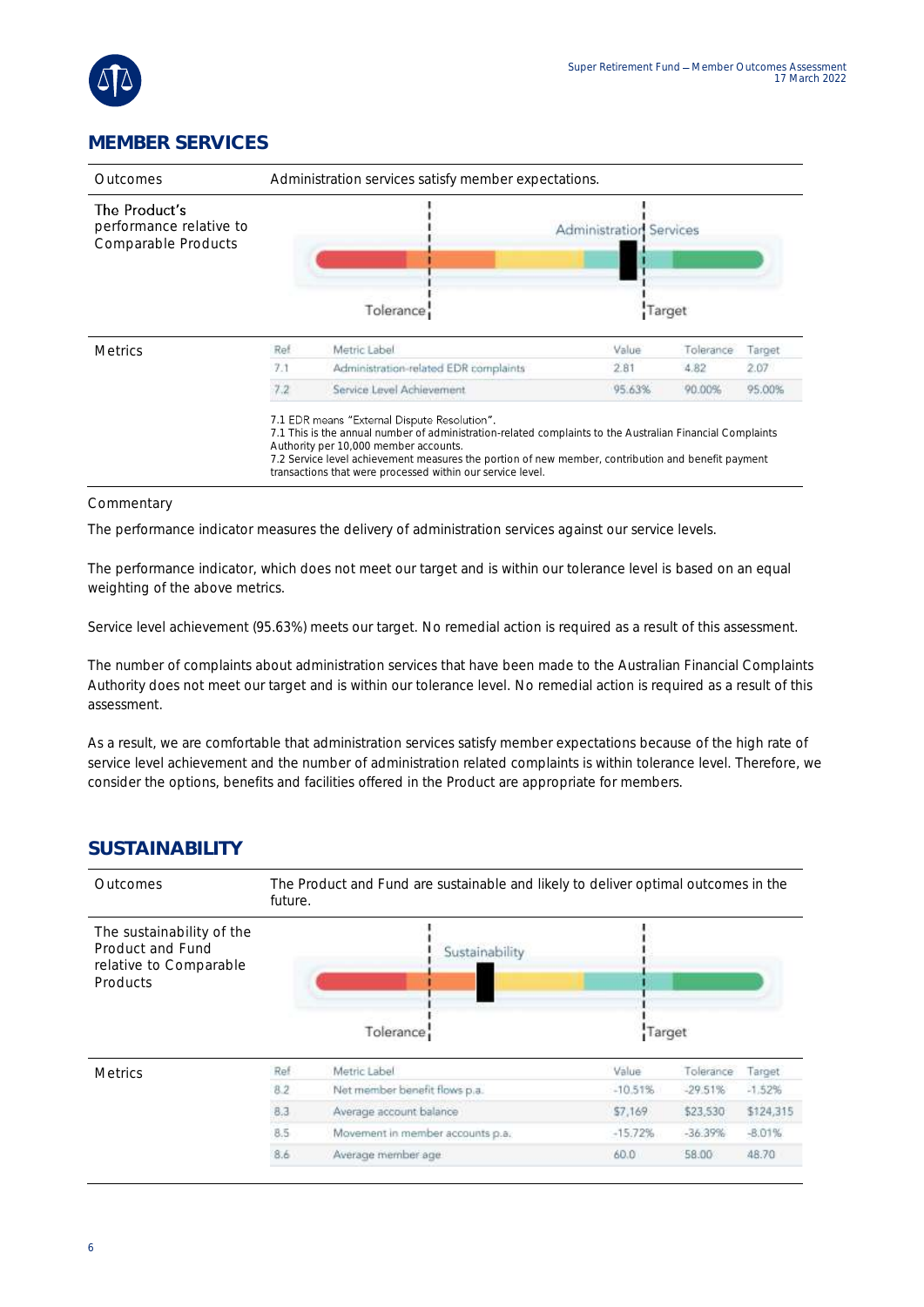

#### **Commentary**

The performance indicator measures the Fund's sustainability and likelihood of delivering optimal outcomes in the foreseeable future against other funds.

The performance indicator, which does not meet our target and is within our tolerance level is based on an equal weighting of the above metrics.

As the Fund is closed to new members, movements in member accounts and the average member age are expectedly below our targets. We expect these indicators will move further away from our targets as members move closer to retirement.

With total member benefits of \$3.0b and almost 46,000 members, the Fund retains sufficient scale to support member outcomes into the future. Nevertheless, we continue to monitor the impact that the expected reduction in Fund size may have on member outcomes.

Therefore, we are comfortable that the scale of the Product and the Fund does not disadvantage members.

### **LIQUIDITY**



#### **Commentary**

The performance indicator measures the Fund's ability to meet benefit and rollover requests in a timely manner.

The performance indicator does not meet our target and is within our tolerance level. No remedial action is required as a result of this assessment.

We regularly monitor whether the investments and insurance policies would be able to meet cash requirements in extreme situations. Based on our analysis, we consider that benefits are supported by liquid investments and an insurer with a strong capacity to meet its financial commitments.

As a result, we are comfortable that the level of liquidity risk for the Product is acceptable.